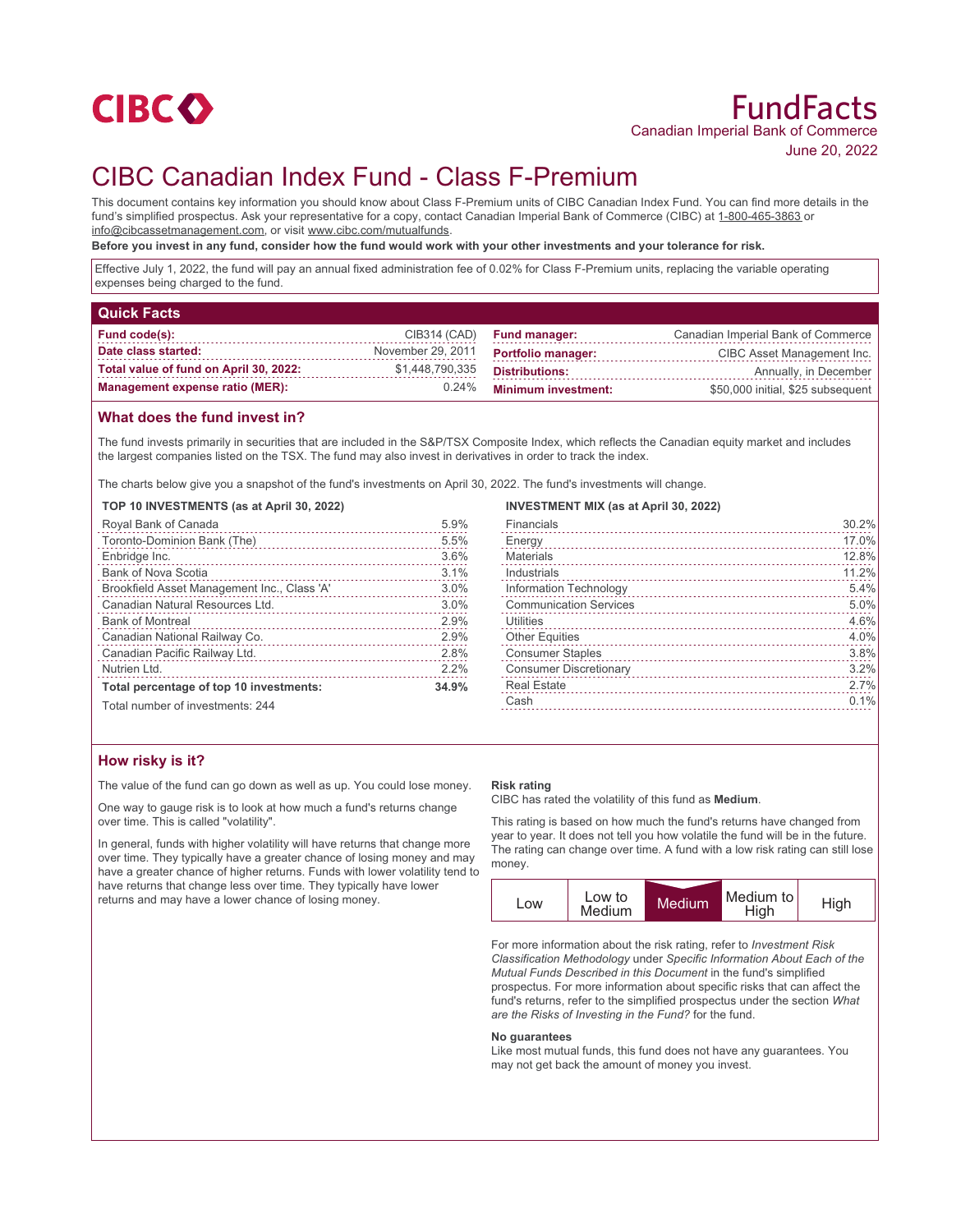## **How has the fund performed?**

This section tells you how Class F-Premium units of the fund have performed over the past 10 years. Returns are after expenses have been deducted. These expenses reduce the fund's returns.

#### **YEAR-BY-YEAR RETURNS**

This chart shows how Class F-Premium units of the fund performed in each of the past 10 calendar years. Class F-Premium units dropped in value in 2 of the 10 years. The range of returns and change from year to year can help you assess how risky the fund has been in the past. It does not tell you how the fund will perform in the future.



#### **BEST AND WORST 3-MONTH RETURNS**

This table shows the best and worst returns for Class F-Premium units of the fund in a 3-month period over the past 10 calendar years. The best and worst 3-month returns could be higher or lower in the future. Consider how much of a loss you could afford to take in a short period of time.

|                    |           | Return 3 months ending | If you invested \$1,000 at the beginning of the period |
|--------------------|-----------|------------------------|--------------------------------------------------------|
| <b>Best return</b> | 16.8%     | June 30, 2020          | Your investment would rise to \$1,168                  |
| Worst return       | $-20.7\%$ | March 31, 2020         | Your investment would drop to \$793                    |

#### **AVERAGE RETURN**

The annual compounded return of Class F-Premium units of the fund was 8.6% over the past 10 years. If you had invested \$1,000 in the fund 10 years ago, your investment would be worth \$2,284 as at April 30, 2022.

| Who is this fund for?                                                                                                                                                                          | A word about tax                                                                                                                                                                                                                                                                                                                                                                                                                                                                                  |
|------------------------------------------------------------------------------------------------------------------------------------------------------------------------------------------------|---------------------------------------------------------------------------------------------------------------------------------------------------------------------------------------------------------------------------------------------------------------------------------------------------------------------------------------------------------------------------------------------------------------------------------------------------------------------------------------------------|
| Investors who:<br>• are seeking a broadly diversified Canadian equity fund and returns<br>similar to those of the S&P/TSX Composite Index; and<br>• are investing for the medium to long term. | In general, you will have to pay income tax on any money you make on a<br>fund. How much you pay depends on the tax laws where you live and<br>whether or not you hold the fund in a registered plan such as a<br>Registered Retirement Savings Plan (RRSP) or a Tax-Free Savings<br>Account (TFSA).<br>Keep in mind that if you hold your fund in a non-registered plan, fund<br>distributions are included in your taxable income, whether you receive<br>them in cash or have them reinvested. |
|                                                                                                                                                                                                |                                                                                                                                                                                                                                                                                                                                                                                                                                                                                                   |

## **How much does it cost?**

The following tables show the fees and expenses you could pay to buy, own, and sell Class F-Premium units of the fund. The fees and expenses including any commissions - can vary among classes of a fund and among funds. Higher commissions can influence representatives to recommend one investment over another. Ask about other funds and investments that may be suitable for you at a lower cost.

We automatically convert eligible investors from Class F units into the Class F-Premium units of the Fund which will provide these investors with a management fee decrease on their eligible account holdings. If you no longer meet the minimum investment amount for Class F-Premium units, we may convert your investment into Class F units of the Fund, which has a higher management fee. Please see *Purchases, Switches and Redemptions* in the Fund's simplified prospectus and speak to your investment advisor for additional details.

#### **1. SALES CHARGES**

There are no sales charges payable when you buy, switch, or sell Class F-Premium units of the fund.